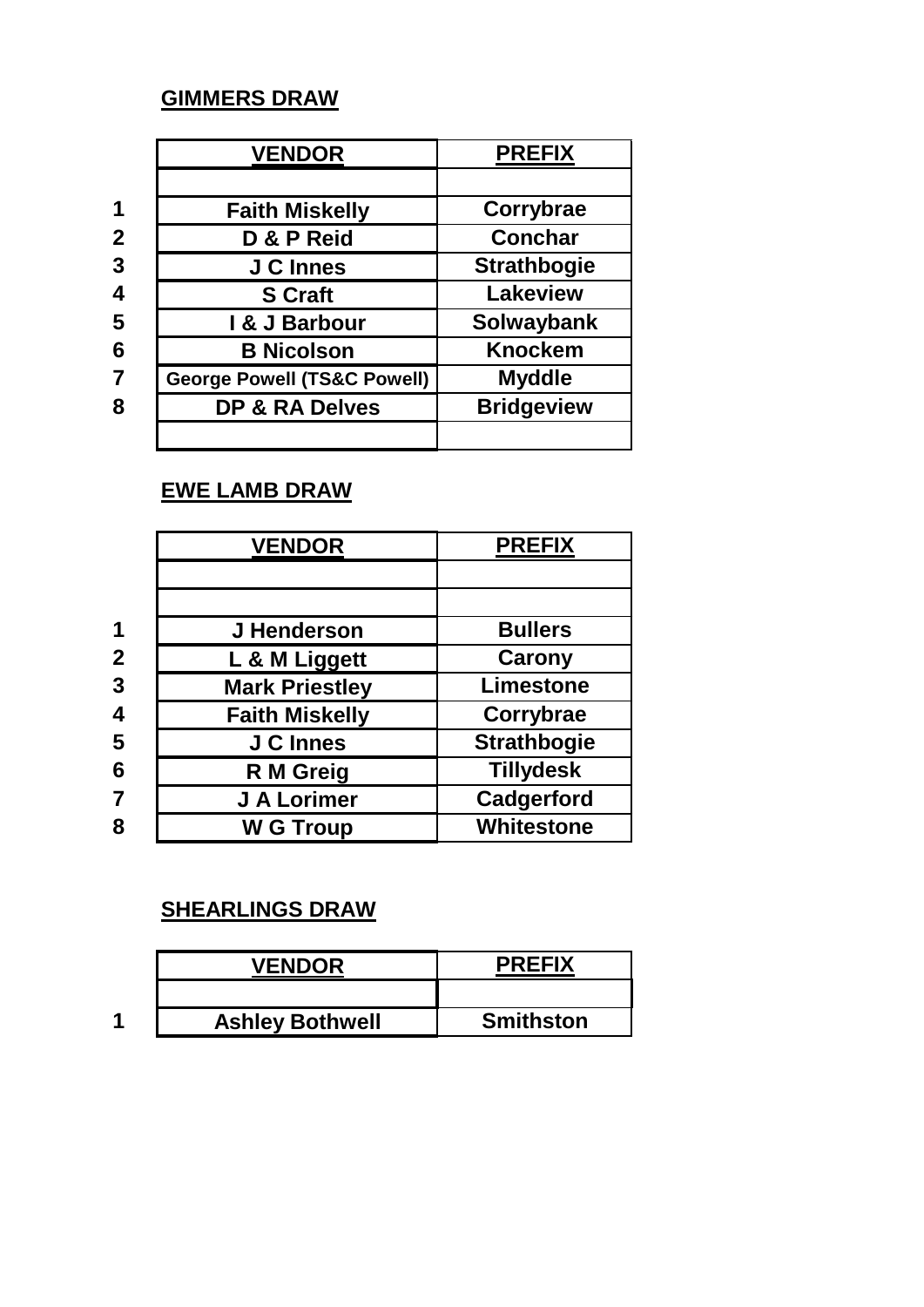## **RAM LAMB DRAW**

|                         | <b>VENDOR</b>            | <b>PREFIX</b>        |
|-------------------------|--------------------------|----------------------|
|                         |                          |                      |
| 1                       | <b>B &amp; L Swanson</b> | <b>Clindrag</b>      |
| $\overline{2}$          | <b>ML Evans</b>          | <b>Jubilee</b>       |
| $\overline{\mathbf{3}}$ | <b>G Mackie</b>          | <b>Drimmie</b>       |
| $\overline{\mathbf{4}}$ | J Lundy                  | Lundazi              |
| 5                       | S & W Tait               | <b>Burnview</b>      |
| $6\phantom{1}$          | DP & RA Delves           | <b>Bridgeview</b>    |
| $\overline{7}$          | <b>S Lathangie</b>       | <b>Pyeston</b>       |
| 8                       | R M Greig                | Tillydesk            |
| 9                       | <b>D</b> Jones           | <b>Frongoy</b>       |
| 10                      | Mr & Mrs Mogford         | <b>Mogford</b>       |
| 11                      | <b>Stephen Sufferin</b>  | <b>Crewelands</b>    |
| 12                      | <b>Leslie Learmonth</b>  | <b>Orcade</b>        |
| 13                      | J Alexander              | <b>Jalex</b>         |
| 14                      | S & S Wilson             | Glenisla             |
| 15                      | <b>Dennis Taylor</b>     | <b>Ballynacannon</b> |
| 16                      | <b>Helen Goldie</b>      | <b>Harpercroft</b>   |
| 17                      | <b>Jack Smyth</b>        | <b>Bessiebell</b>    |
| 18                      | D & P Reid               | <b>Conchar</b>       |
| 19                      | <b>Miss L Hutchinson</b> | Howgillfoot          |
| 20                      | <b>S J Buckley</b>       | <b>Sitlow</b>        |
| 21                      | <b>C J Holmes</b>        | <b>Rookery</b>       |
| 22                      | <b>R</b> Lawrence        | <b>Roundacre</b>     |
| 23                      | D Ford                   | <b>Mullaghboy</b>    |
| 24                      | <b>S</b> Duncan          | Pennan               |
| 25                      | <b>R McLaughlin</b>      | <b>Ballyboe</b>      |
| 26                      | I & J Barbour            | <b>Solwaybank</b>    |
| 27                      | <b>A Wilson</b>          | <b>Castleisle</b>    |
| 28                      | R & P Machray            | <b>Middlemuir</b>    |
| 29                      | J A Gibb                 | <b>Cairnton</b>      |
| 30                      | <b>Mark Priestley</b>    | <b>Limestone</b>     |
| 31                      | <b>TJ &amp; CR Boden</b> | <b>Sportsmans</b>    |
| 32                      | <b>James T Cannon</b>    | <b>Redbrae</b>       |
| 33                      | <b>M A Evans</b>         | <b>Rhaeadr</b>       |
| 34                      | <b>C G Paterson</b>      | <b>Cranorskie</b>    |